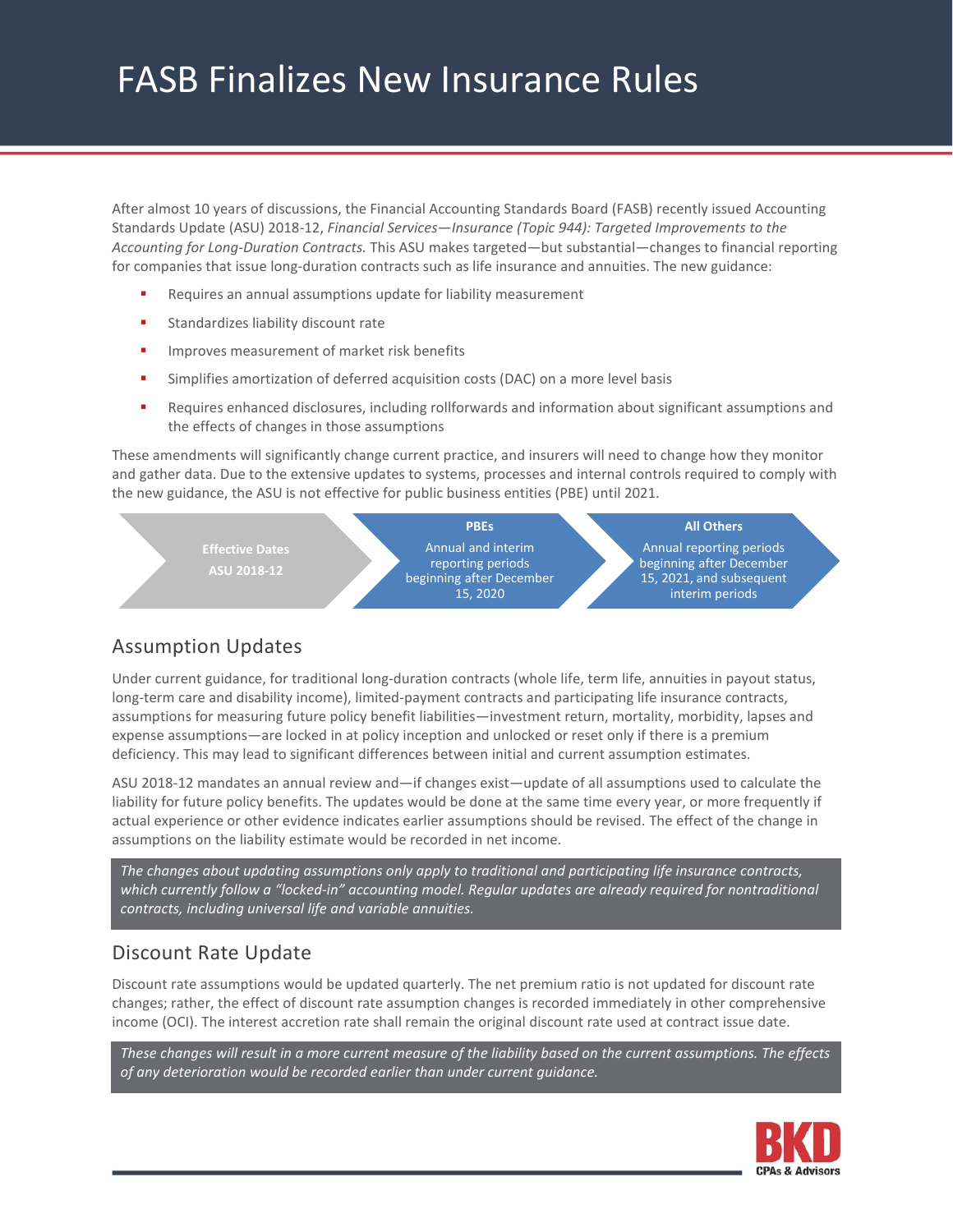### Discount Rate

Insurers currently use an asset rate or investment yield reflecting the interest rate it expects to earn on the assets supporting the policies at contract origination. Under the new guidance, long-duration insurance contract liabilities should be discounted using an upper-medium grade (low credit risk) fixed-income instrument yield.

# Market Risk Benefits

A market risk benefit protects a contract holder from capital market risk, *e.g.*, investment losses due to a market correction. These minimum benefit guarantees are embedded in nontraditional contracts and include guaranteed minimum income, accumulation, withdrawal or death benefits commonly offered in variable annuities. Insurers currently use two different models to value these guarantees—some guarantees are fair valued and some follow an insurance model whereby a liability is gradually built up over time. To create consistency, the ASU requires that insurers only use the fair value model, and the portion of a fair value change attributable to a change in an entity's own credit risk should be recognized in OCI.

These amendments do not apply to features that are accounted for as embedded derivatives under Accounting Standards Codification 815, *Derivatives and Hedging*.

# Amortization of DAC

DAC, such as sales commissions or underwriting costs, are incurred in connection with acquiring or issuing insurance contracts. Those that directly relate to the successful acquisition of new—or renewal of—insurance contracts are required to be capitalized and recorded as a DAC asset. All other costs are expensed as incurred. Acquisition costs are the same across product types; however, the way those costs get reflected or expensed in the income statement varies by product type, as noted in the table below. ASU 2018-12 makes the expense pattern more easily predictable and no longer fluctuate with an insurance company's investments or underwriting performance.

ASU 2018-12 eliminates the three current methods for amortizing DAC for long-duration contracts and requires insurers to use a "balance of insurance in force" method whereby costs would be expensed evenly over the expected life of a book of contracts. This would be done in proportion to the amount of contracts outstanding. If the amount of insurance in force is variable or unpredictable, *e.g.*, universal life or investment contracts, a straightline method in proportion to the number of contracts outstanding could be used. Investment contracts will continue to use the effective interest method to amortize DAC costs.

| <b>Amortization of DAC</b> |                               |                                  |
|----------------------------|-------------------------------|----------------------------------|
| Product                    | <b>Current Method</b>         | ASU 2018-12                      |
| <b>Traditional Life</b>    | Proportion to Premium         | Balance of<br>Insurance in Force |
| Nontraditional             | <b>Estimated Gross Profit</b> |                                  |
| Participating Life         | <b>Estimate Gross Margin</b>  |                                  |

DAC is required to be written off for unexpected contract terminations but is not subject to impairment testing.

#### **Disclosure**

Extensive new disclosures are required, including disaggregated rollforwards of beginning to ending balances of the liability for future policy benefits, policyholder account balances, market risk benefits, separate account liabilities and DAC. Insurers also must disclose information about significant inputs, judgments, assumptions and